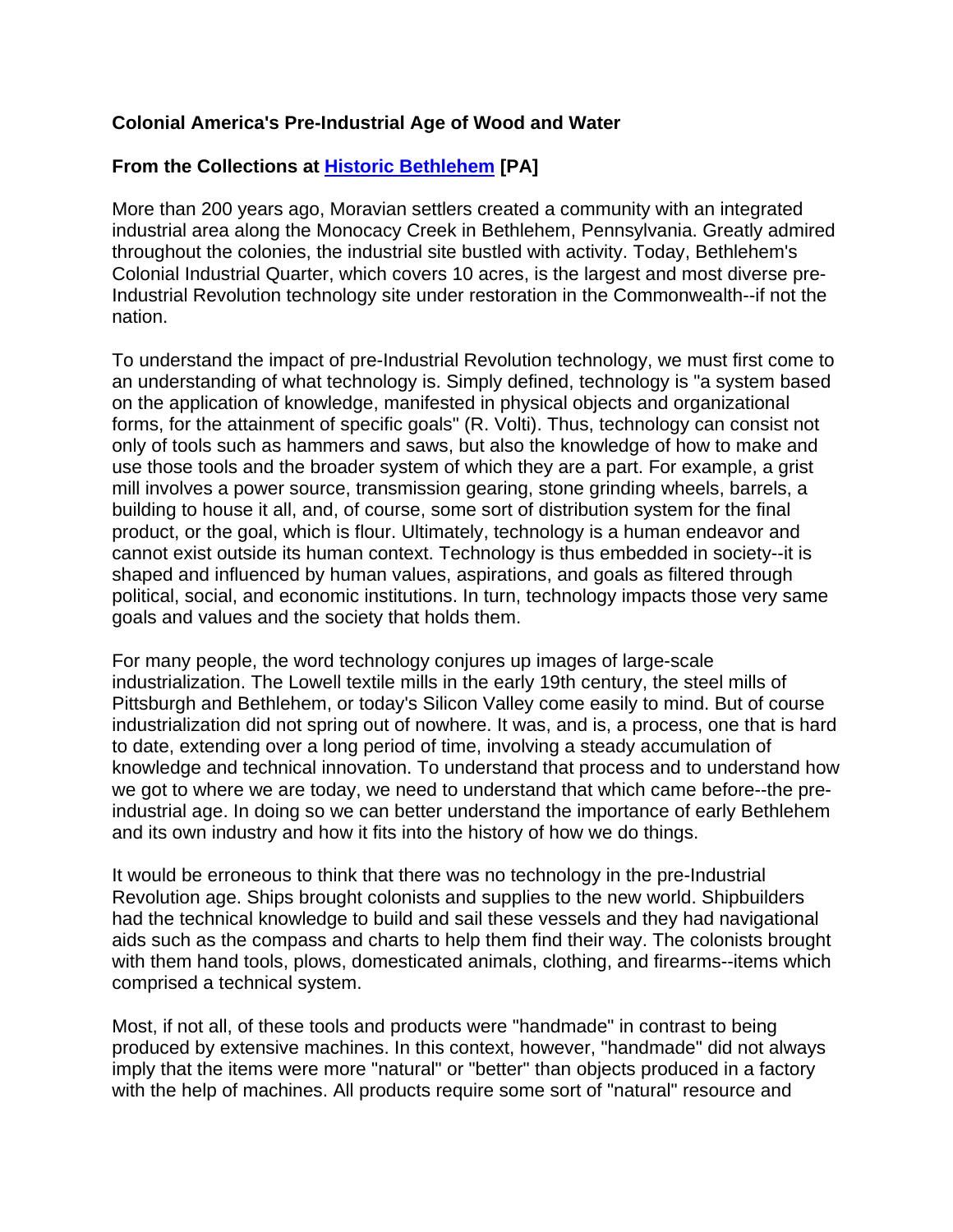utilize human skill. It is also important to remember that there were a lot of inferior artisans producing sub-standard goods, which is one reason why industrialization was so widely and readily accepted.

The colonial economy was based on the four F's--furs, fish, farms, and forests. In all of these areas technology played an important role. However, only a relatively small percentage of the colonists engaged in crafts and trades or artisanal work--perhaps 10 to 18% depending on the time period and the location. By far the largest percentage of Americans were involved in agriculture.

Another way to characterize the colonial economy and its technology is to call it an age of wood and water. In general the colonists substituted that which was plentiful for that which was scarce. Thus, wood and water were used lavishly while the soil was often exploited. Labor was scarce and thus expensive. In many ways the colonial period was an environment of abundance and the use and misuse of this abundance would shape long-term values.

### **Wood**

Wood was an important product. First, there were many chemicals in wood which could be used successfully. The tannin in tree bark was used for the tanning process. Potash, heated ashes left from burning trees cleared off the land, was potassium nitrate used in the making of soap and glass. If potash was heated further the resultant pearl ash, almost pure potassium, could be obtained and used in the dying and shrinking of cloth.

Second, wood produced pitch, tar and resin for use as naval stores. Trees were felled to be used in ship-building--the largest trees were used for masts, while the smaller ones were used for spars.

Third, wood in the forms of boards, clapboards, shingles and barrel staves was used to support everyday life. Houses, containers like piggins and barrels, dishes, spoons, bowls, furniture, and coffins were made of wood. Wood was so important that it became an important colonial export especially to the Caribbean.

Fourth, wood was the major form of fuel as a heat source. The average colonial family used 30-40 cords per year, the equivalent of one acre of woods, to heat their homes and to cook their meals.

Finally, wood was the material most available and most easily shaped. Thus it could be used to make a wide variety of manufactured goods and even small machines such as lathes and printing presses were almost entirely constructed out of wood.

Because of America's extensive reliance on wood, it is not surprising that one of the first commercial buildings to be set up in a new town was a sawmill--often before the erection of a grist mill. Colonial Bethlehem had both a sawmill and a grist mill very early in its history. The establishment of sawmills revealed some differences between the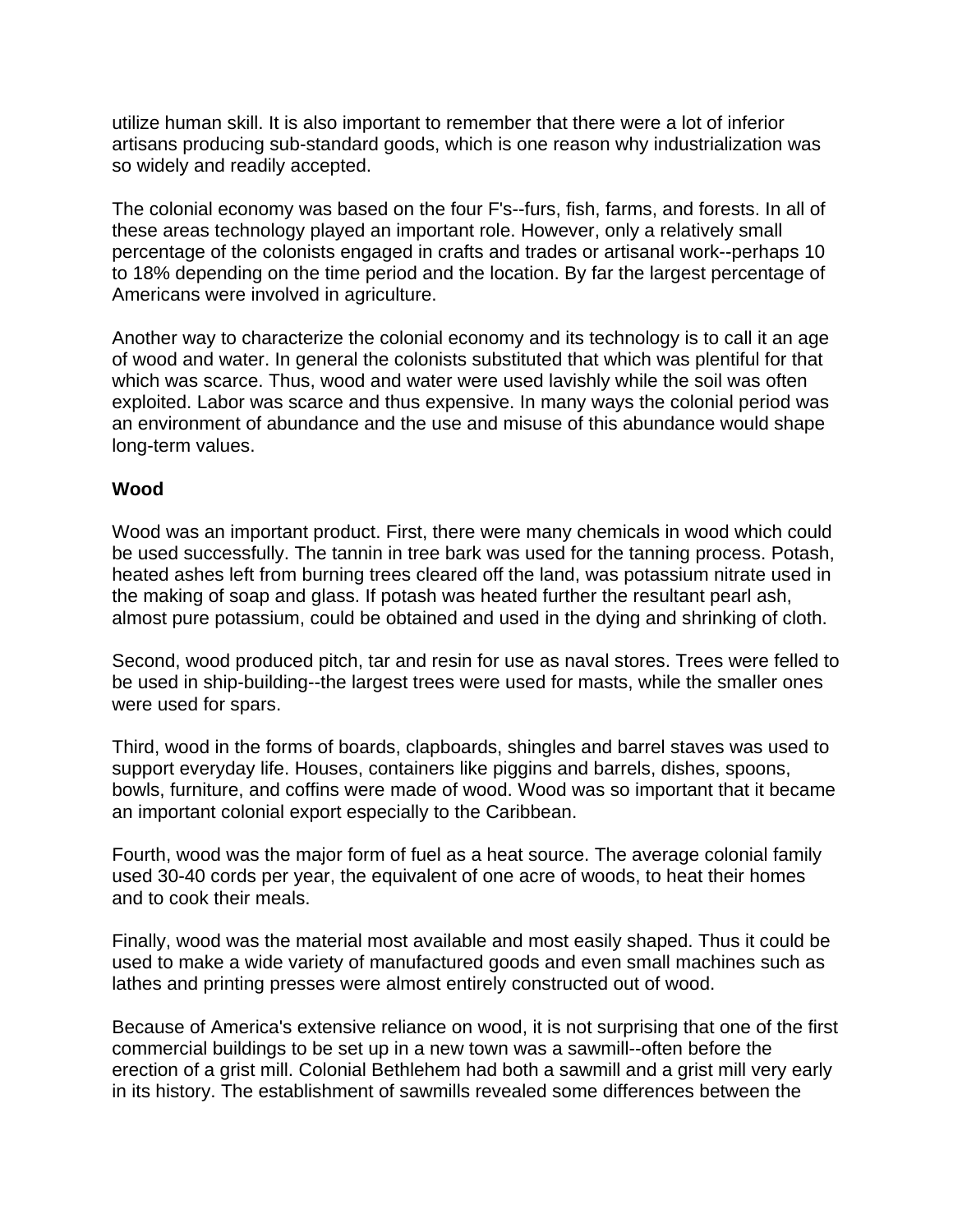colonies and England. England had turned quite early (by the 17th century) to coal because of wood shortages. In the colonies, wood was plentiful and almost "free for the asking." At the same time, labor in America was expensive because it was scarce. Thus, waterpowered sawmills appeared quite early in America as a technical solution to an ecological and human power problem. Many of these early sawmills were built and operated by men who were not English, due to a lack of familiarity and skill level that the English colonists had with this technology. The first colonial sawmill was erected by the Dutch in New Amsterdam in the 1620s. The first English sawmill was built in Maine in 1623 or 1624 and the first sawmill was erected in Pennsylvania in 1662. By 1700 there were about 70 waterpowered sawmills in New England and 100 years later there were 250.

The first patent in America for a mechanical invention was issued in 1646 for improvements in a sawmill. This suggests that people were constantly working on improvements even if they were not making radical changes. The typical saw was an up and down sash saw. The problem with it was that it had a very thick blade, 3/8" to 1/2" thick. This blade chewed up a lot of wood into sawdust. But it was fast and saved labor which was more important than trying to save wood. A sawmill with one man, perhaps assisted by a boy, could produce 1,000 ft. of pine boards in one day. It was five times more efficient than two-hand sawyers who could produce a dozen boards per day on the average.

Eventually circular and band saws with much thinner blades replaced sash saws but only when the metallurgical knowledge to improve the technology of blades could occur and the price of labor rose high enough to make it economical. The circular saw first appeared in America in 1814 but it only used small blades for the next 30 years because of the limits of metallurgy. The band saw was patented in 1869.

### **Waterpower**

The colonial period was not only an age of wood but also of water. Water was the major means of transportation but it was also an important source of power. One of the indications of the process of industrialization is the replacement of animate (human and animal) power with inanimate power sources. Waterpower was the first common form, usually used to turn a mechanical wheel of one variety or another. Waterpowered mills ultimately paved the way for demonstrating the benefits of machinery and mechanical power. Windpowered mills were also employed in some areas, usually to grind grain. The two most common and important mills were sawmills as mentioned and gristmills. Other mills included fulling mills for pounding and shrinking cloth, paper mills, oil mills, tanning mills, and carding mills. The number of waterpowered mills actually increased until just before the Civil War and many were still in use in the early 1900s. This use illustrates a point that there can be several different types of technology in place at one time and all of them can be economically viable at the same time. Just because something new came on the technological scene did not mean that it was immediately and widely adopted.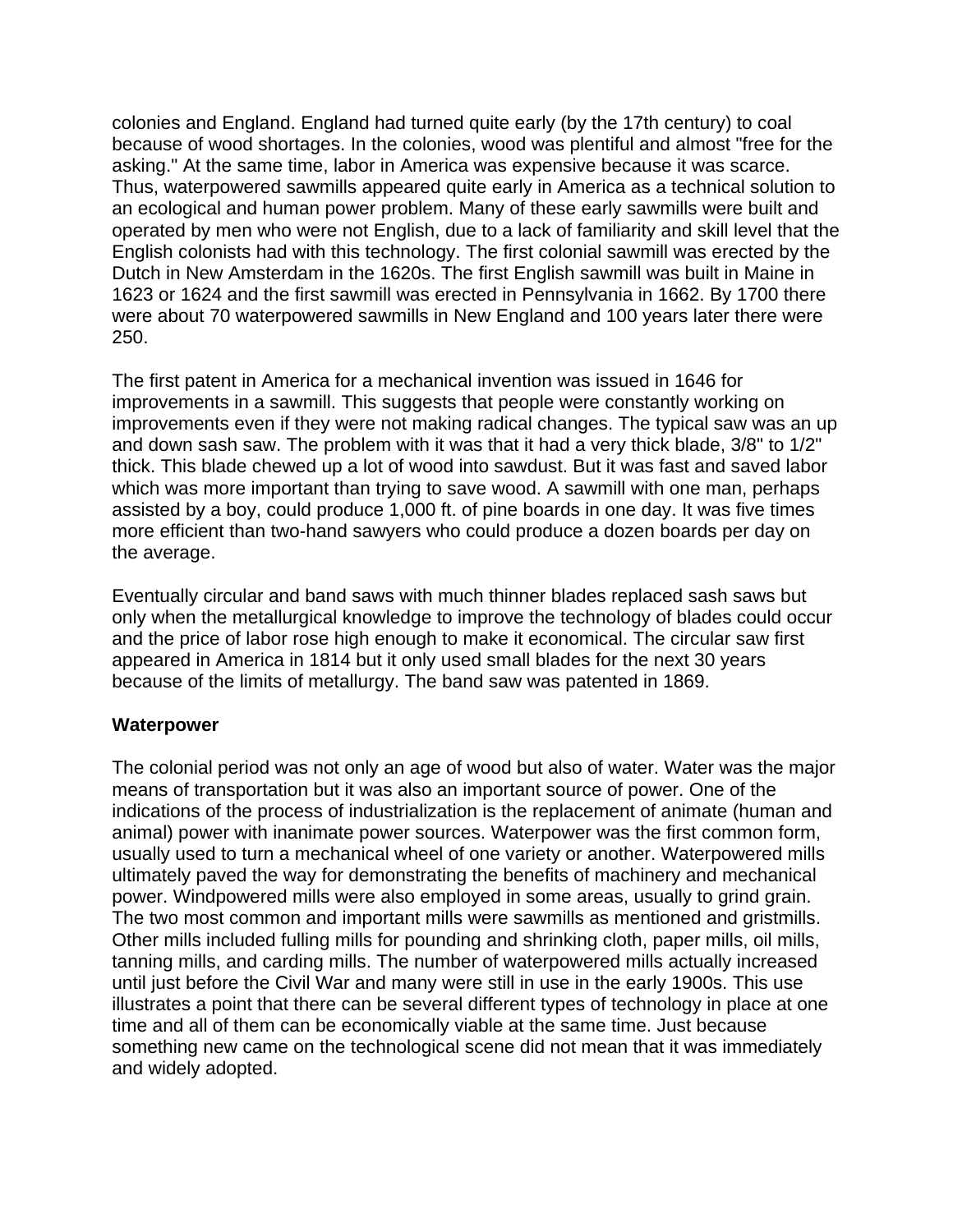The development of mills was the first step in freeing agricultural people from the drudgery of rural life. Colonial farmers often traveled up to 50 miles to get grain ground into flour. The long trip to the mill was offset by the fact that it saved them the labor of grinding by hand.

Mills were so important that communities often offered inducements such as free mill sites and adjoining land, limited monopoly rights, tax exemptions, exemptions from military duty, and even outright money gifts. Mills helped to attract settlers to a town and increased land value. Mills were often built before schools and churches. Colonial settlers sometimes perceived the lack of a mill as "a serious evil" that was "inconsistent with civilized life."

The use of waterpowered technology in colonial America was derived directly from the Old World. Waterwheels, while often thought of as the key element, were only one part of a whole system that was needed. Generally, a good mill site needed to have a dam and millpond to impound water for dry periods and to regulate flow; a millrace to carry water to the wheel itself; a sluice with a gate called a penstock to put the water onto the wheel; and a tailrace to carry off the spent water.

There are four major types of prime movers or waterwheels. The tub wheel was the most primitive. It is like a turbine with a vertical shaft set horizontally in a stream. The tub wheel was usually small, simple, and relatively inexpensive. It was used in rural locations primarily for grinding grain because grindstones could easily be attached to the shaft. The three other types of wheels were vertical wheels and were undershot, breast, or overshot, depending on the height of the water used to power them.

In the undershot wheel the force of the water hit the paddles directly, with most of the wheel out of the water. Power depended largely on the flow of the water, which could be quite fast, but the wheel did not require a high head, or height of water. This was the type of wheel used in Bethlehem's waterworks and oil mill. It produced about 3-4 horsepower and utilized 15-30% of the water's energy.

An overshot wheel required the most head or height of water, perhaps more than 10'. It was the most efficient kind of wheel utilizing 50-70% of the water's energy. This wheel produced only slightly more horsepower than the undershot wheel, generally in the 4-5 horsepower range but not greater than 10. The weight of the falling water, as well as the velocity with which it struck the paddles or buckets as it flowed over the top of the wheel, determined the amount of power the wheel could produce.

The breast wheel was a wheel that was half submerged. The water hit the paddles in the middle utilizing a curved, wooden wall around that portion of the wheel to keep the water on the paddles. Breast wheels could be very efficient but they were also most difficult to build and hence not widely used in the colonial period. There is some evidence that the 1743 and 1752 grist mills in Bethlehem used breast wheels. In general, however, breast wheels became much more common after the emergence of factories.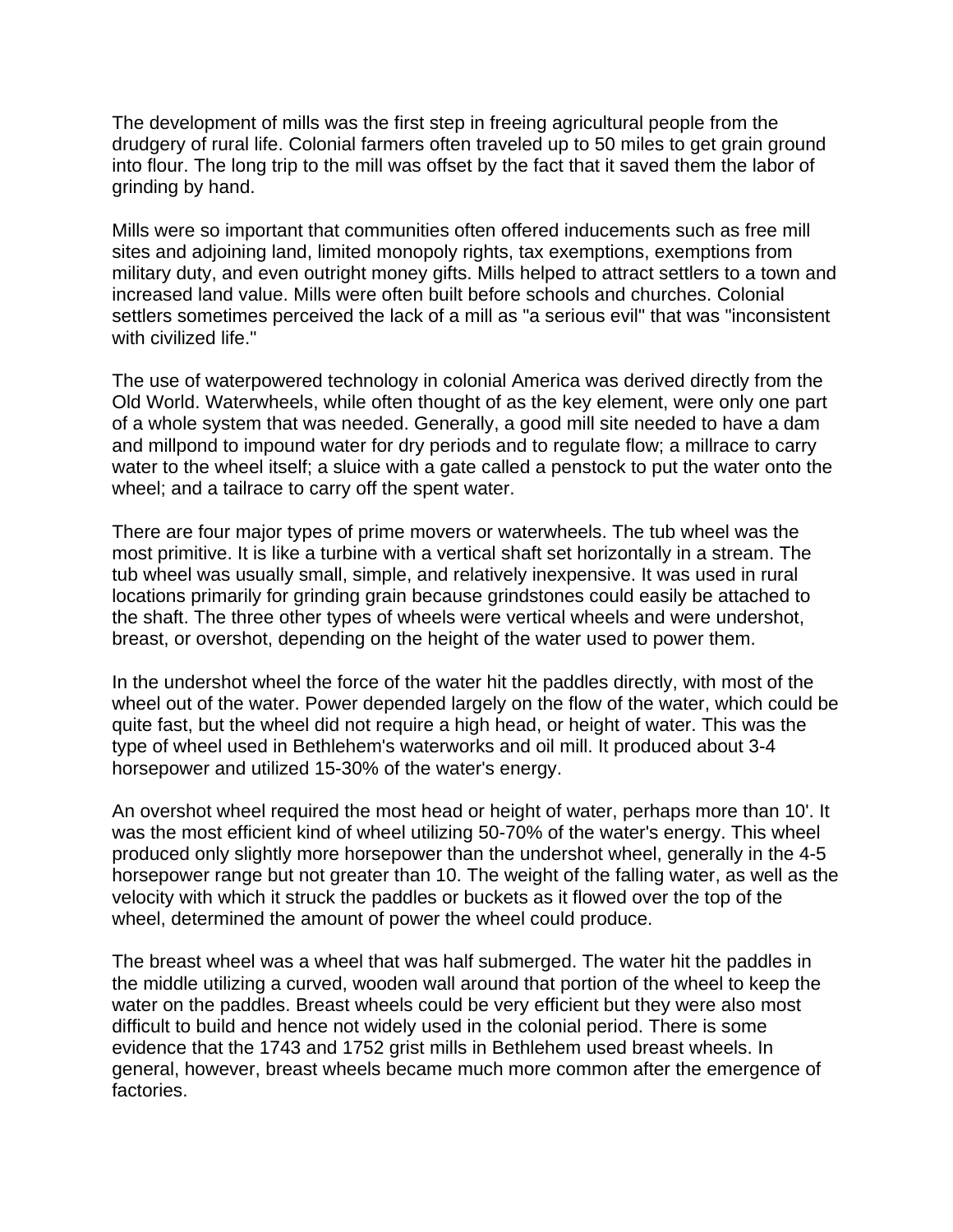Colonial mills were usually built by millwrights, or sometimes clever carpenters, with the help of blacksmiths to construct the few metal parts such as bands on the wheel shafts and the gudgeons on the shaft ends. Most of the mill parts were wooden, however, including the gearing although sometimes leather belting was used to transfer power to the application. Millwrights had to decide what type of wheel was best suited to a given location, what size it should be, how to design the paddles or buckets, where and how to build the dam and raceways, and what gearing was necessary to power the mill itself. Then the millwright oversaw the construction. Thus millwrights might well combine the skills of carpenter, joiner, mason, stonecutter, blacksmith, wheelwright, and surveyor.

Millers, the men who ran the mills, were also multi-talented. They often owned the mill site as well as the mill. They had to have a good knowledge of the trade itself and be able to maintain the equipment once it was constructed and put in place. Millers' fees were not small. Usually they asked one quarter of the lumber sawn or grain ground. Apparently there were few disputes about such fees, suggesting the important role that these mills played in everyday life. Thus, despite the noise, the waster, and the pollution created by colonial mills, both millers and millwrights were valued citizens. The US Census for 1840 lists 23,700 gristmills, 31,650 sawmills, 2,600 fulling mills, and 8,200 tanneries. This amounted to more than 6,000 mills or one mill for every 245 people at a time when the absolute use of waterpower peaked in the United States.

#### **Iron Production**

Despite America's basic reliance on wood, the colonists still needed some metals, especially iron for items such as cookware, firearms and swords, horse shoes, and the edges on tools. Iron was hard to manufacture and expensive to produce in the 17th century but by the mid-18th century iron was the third leading colonial export behind wheat and timber.

In the early years of the colonial period, iron was produced in bloomery forges--a hearth in which raw iron ore was combined with charcoal and heated. The oxygen in the iron combined with the carbon in the charcoal--giving off carbon dioxide and thereby reducing the iron oxide. These forges never got hot enough to really melt the iron, which ended up as a black pasty substance called a "bloom," hence the name of the forge. The black color also gives us the name of "blacksmith." The bloom was full of impurities which had to be pounded out by a blacksmith on an anvil.

To produce larger quantities of better quality iron, larger blast furnaces were developed in America as they had been in England. Perhaps 25' tall, the blast furnace was loaded at the top with a measured charge of iron ore--often broken up by water-powered hammers--and charcoal and limestone used as a flux to help separate the impurities in the iron ore. The blast furnace was operated at a higher temperature, accelerated by air blasted by water-powered bellows, into tubes at the base of the furnace, which melted the ore. The slag--limestone flux and impurities--was lighter and floated to the surface where they could be drawn off. Then the heavier iron could be drawn off through the removal of a plug in the hearth at the base of the furnace. The molten iron often was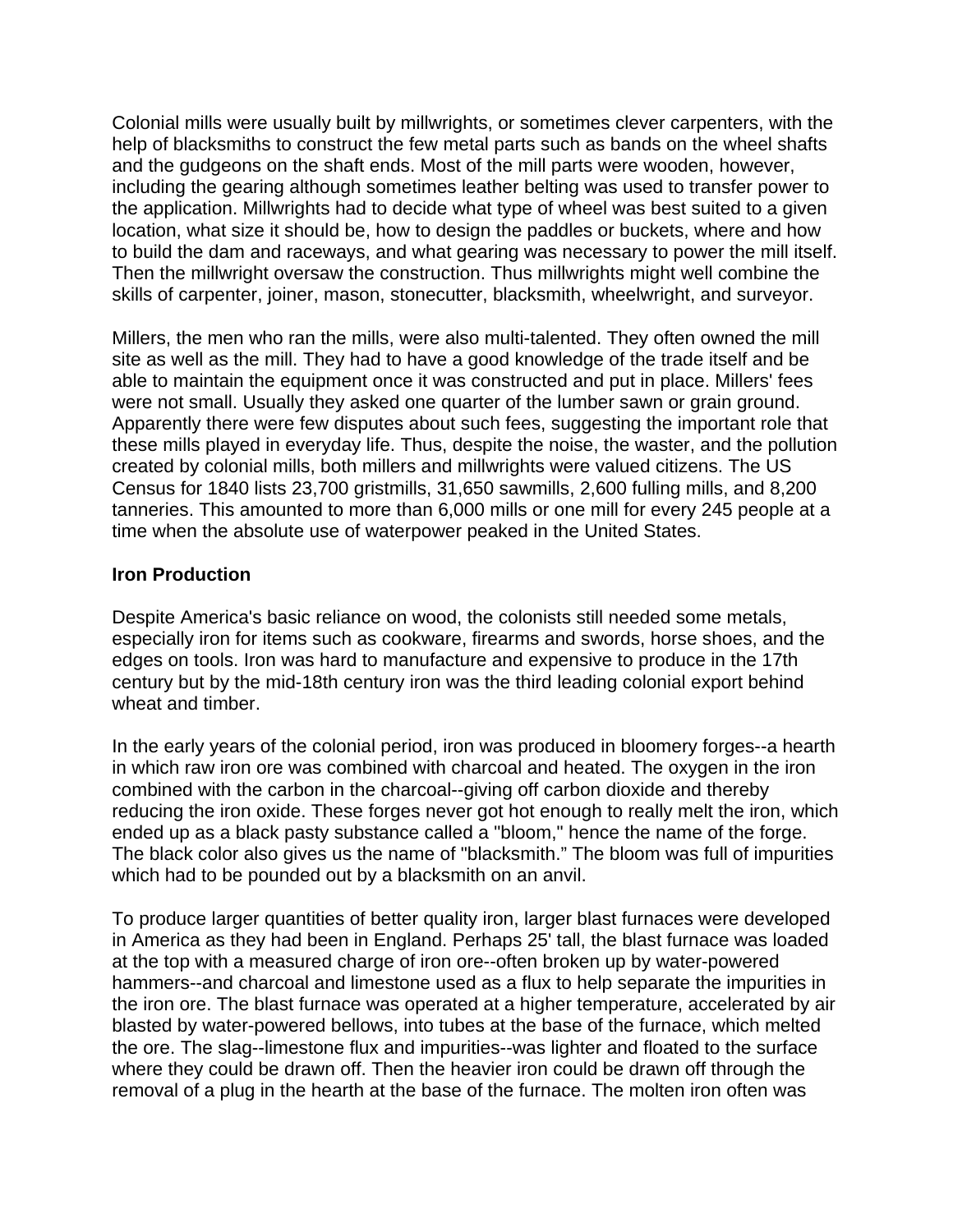allowed to run out into a series of shallow troughs, or molds on the floor. These molds resembled a litter of pigs nursing from the sow, hence the name "pig iron." The pig iron was also known as "cast iron" because it could be cast or poured directly into molds to produce kettles or stove plates, for example. The problem with cast iron was that it was fairly brittle with about 4% carbon content absorbed from the charcoal fuel. Therefore it would only be used where there was little stress, such as in stove plates which were produced in the Hopewell Furnace, PA area. Much of Bethlehem's iron supply came from the Durham Furnace in Bucks County.

A stronger material was wrought iron. Pig iron was reheated in separate forges and then pounded or hammered to drive off the remaining carbon particles and impurities and to create and align a tough fibrous structure containing essentially no carbon. The resulting "bar iron" was then sold directly to blacksmiths for turning into specific products such as iron plates, nails, and locks.

To produce steel in the small quantities used for blades in cutting implements such as saws and razors, wrought iron was reheated to a molten state in clay pots with measured amounts of charcoal to reintroduce just the right amount of carbon content- perhaps up to 1%. The blade of the implement was then dredged in this molten liquid so that a fine layer of steel covered the wrought iron. This process was very difficult and expensive to produce.

Part of the problem in making iron was that no one really understood the chemical processes involved and the work was mostly trial and error. In addition iron-making was different from many other crafts and trades practiced in colonial America. It required large capital investments in land and equipment and few artisans could ever expect to own their own facility. It had to be located fairly near to the sources of raw materials- iron ore, forests for the charcoal, and limestone, although the latter was needed in smaller quantities and was fairly widespread in terms of availability. Transportation for the finished goods was often an issue as well.

Iron ore deposits were located in a variety of places but Pennsylvania, southern New Jersey, and part of New England had good supplies in rural areas close to the needed forest lands. It took about 4.5 cords of wood to produce a ton of iron ore. One acre of trees produced 30-40 cords of wood, or 6.5-8.5 tons of iron per acre. A typical iron furnace might utilize 5-6,000 cords of wood or 125-200 acres of woodland per year to produce 1-2,000 tons of iron per year (the equivalent of what a modern furnace produces in a few hours). Iron-making required only one bushel of limestone for every 10-20 bushels of ore depending on the purity of the ore, so that was not as big a problem. Because of the land required, most iron-producing facilities were located in rural areas and had to be largely self-sufficient, producing their own food and providing housing for ironworkers and their families. They were isolated, the work was hard, and although wages were not that bad, labor was scarce and turnover was high. Many iron plantations were located on navigable rivers which facilitated the transport of the pigs, bar iron, and finished products. In fact, proximity to transportation was often the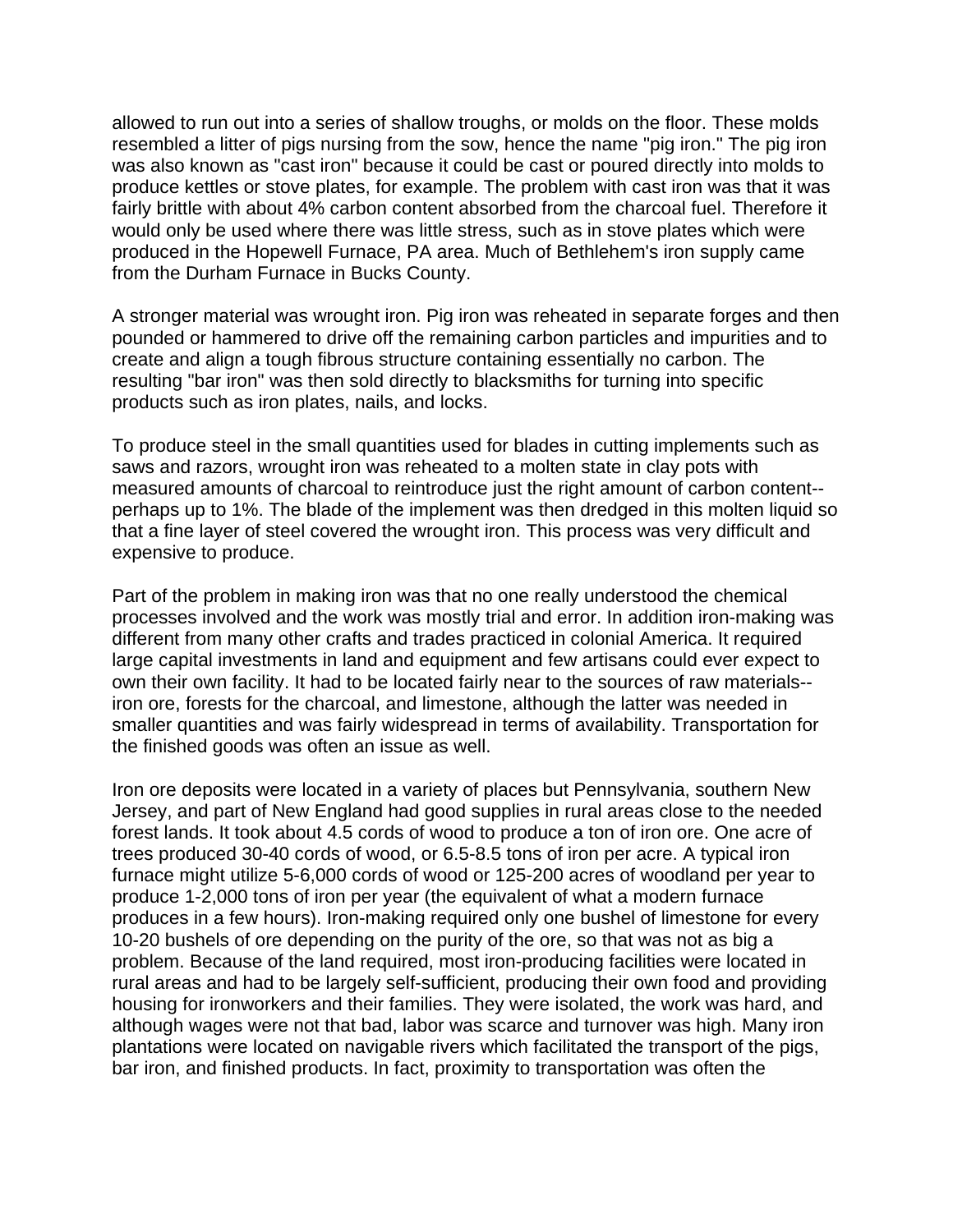difference between a charcoal furnace being able to continue producing iron after coke furnaces became widely used.

By the time of the American Revolution, there were as many furnaces and forges in America as there were in England and Wales producing almost as much pig iron, although less finished goods. By 1775, America was producing about 1/7 of the world's total iron. In the 1770s Pennsylvania alone had some 20 blast furnaces.

## **Pre-Industrial BuildingTechniques**

Wood was also important in providing housing in colonial America. Although in some places in the early years the log cabin, a Scandinavian import, was used, stone and brick over a timber frame were the most common materials used to build dwellings and public buildings. The timber frame included the use of heavy solid beams called girts connected with mortise (the hole) and tenon (the protrusion) joints held together with wooden pegs. This construction method was used in part because of the relative lack of and high cost of nails. In fact unused buildings were sometimes burned down to get at the nails if they had been used. The heavy walls were usually laid out and put together on the ground and then raised with a team of laborers, usually neighbors, who would help each other to build houses and barns.

Once the walls were erected some material was needed to fill in between the posts. Sometimes this filler was brick or more likely a lathing of woven branches covered over with plaster known as "wattle and daub." This "stucco" did not provide enough protection for people or for the lathing itself especially in the cold of New England winters. Therefore the colonists developed clapboards (overlapping wood siding) and shingles using wood that was relatively abundant and cheap. Producing clapboards and shingles was at first done by hand but was eventually mechanized.

Other housing adaptations included large fireplaces, low ceilings, and few windows--all done for warmth especially in New England and because glass was also expensive. It was not until the latter part of the 18th century that Franklin's cast iron stove was widely adopted--a tremendous heating efficiency improvement. Remember also that the Moravians in Bethlehem were using tile stoves from their middle-European roots to heat their choir houses and work spaces. All used wood for the fuel, a fairly abundant and inexpensive item throughout much of the colonial era.

Where did developments in building techniques lead? Inventions that facilitated the exploitation of abundant lumber supplies were likely to be profitable. Thus in the late pre-industrial period, the 1790s, there were 23 patents issued for nail-making machinery, for if the cost of nails could be reduced, so could the cost of building. Jacob Perkins developed a waterpowered machine in 1795 that could produce 200,000 nails per day, which helped reduce the cost of nails by almost 90% by 1840. This reduced the cost of using wood for building and paved the way for the "balloon frame" housing of the 1830s, the type of wood frame building used today. In balloon frame building, the whole frame, not just a few posts and beams, carries the weight. The advantage is lighter-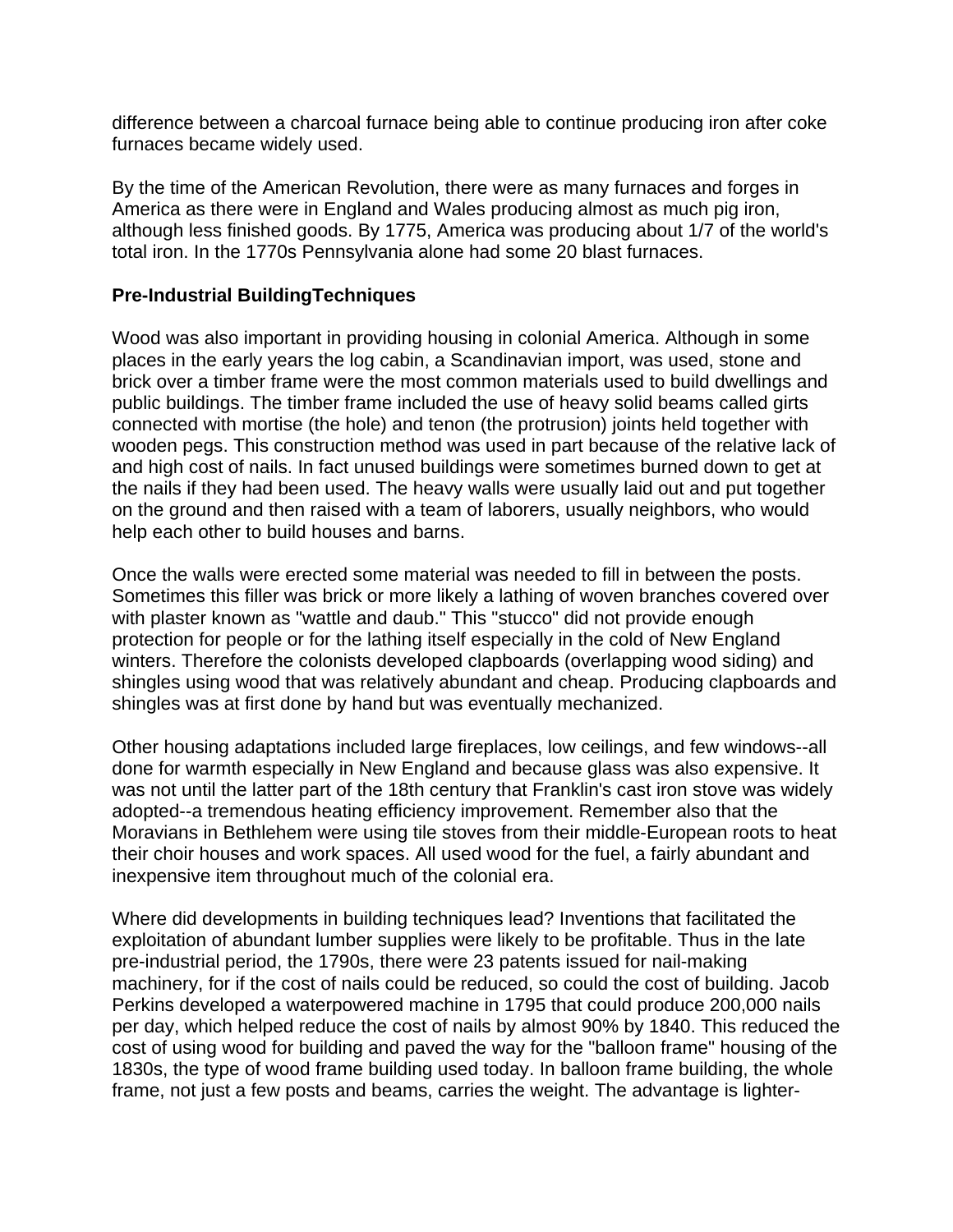weight: 2" x 4"s can be substituted for the massive beams. This lighter frame is nailed together, reducing the time-consuming skill of mortising and tenoning, and therefore reducing the number of people necessary to handle the building process overall. The balloon frame is then covered by clapboards. An American innovation, the balloon frame was cost-effective, using less labor and less skill, and still took advantage of available wood; it thus became a logical extension of timber framing.

### **Relationship of Colonial American Workers to Technology**

What was the colonial worker's relationship to the technology just reviewed? While the typical colonist was still a fanner or farm worker, that did not mean that he or she did not deal with technology. It only meant that the individual was not an artisan or a craftsperson. Farmers tried to be reasonably self-sufficient, but usually out of necessity and not out of some great vision or ideology. They sold one cash crop to exchange or buy items that they could not produce themselves like guns and gunpowder, sugar, salt, glass, ironware, and books. They also tended to be the proverbial "jacks of all trades and masters of none," especially if they lived away from the sea coast or rivers for transportation or from more heavily populated urban areas. If some farmers were particularly good at a task like shoemaking or coopering, for example, they might use these skills to augment their livelihood, especially if they lived near a village or an urban market.

It must be remembered that only 15-18% of the colonists were artisans or craftsmen. Generally they centered their activity around towns and cities because that is where the concentration of people provided them with a ready market for their specialized trades. In 1690, the total population of the 5 largest colonial cities was only 19,000--Boston, New York, Philadelphia, Charleston, and Baltimore. By 1776 this figure had risen to 108,000.

Even in the cities, most craft operations were carried out in small shops, often familyowned and located in the family home. Skills were passed along via the apprenticeship system in which young boys exchanged their labor for a period of 4-7 years in return for learning a trade and support for daily living. They then became journeymen and could work for other masters as they saw fit, earning a wage in return. Eventually, after they had acquired enough capital, they could set up their own operation somewhere.

There was usually a shortage of skilled labor in early America, however. This was due in large part to the abundance of cheap land. It was often easier and more profitable for a young man to go into agriculture than to learn a trade, especially in areas where the markets were small and unstable. Importing master craftsmen from Europe was difficult because most were already well-established and reasonably well-paid and, therefore, had no real financial need to emigrate and start over. Even if such craftsmen did move, they often found the availability of cheap land extremely attractive, or if they settled in less urban areas, they found it a necessity, especially in the early years, to turn to agriculture to survive and to support themselves. What was true for the master craftsman was even more applicable for journeymen or even indentured servants who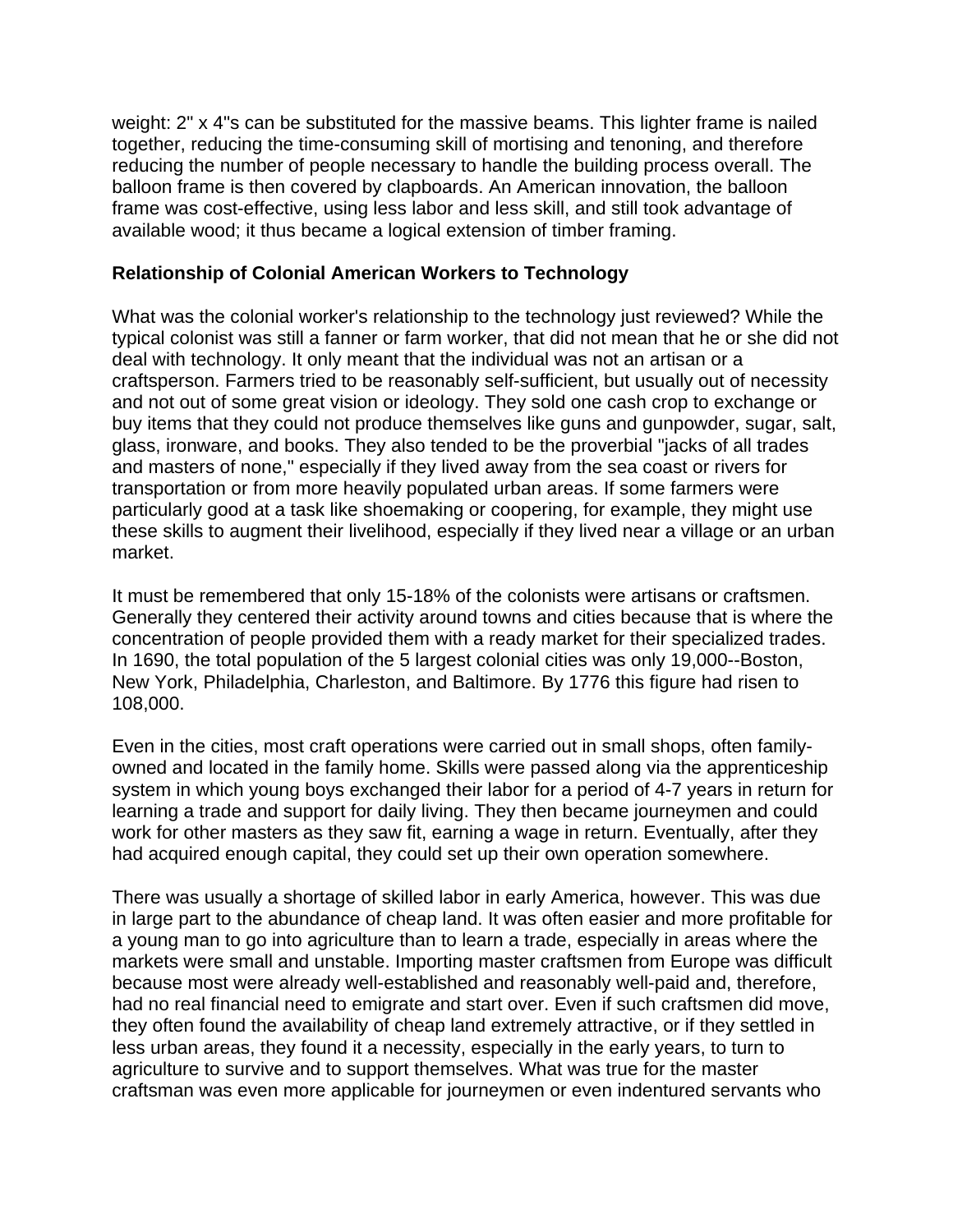often ran away soon after they arrived, lured by the attraction of cheap land. The shortage of skilled labor also meant that crafts in general were slow to develop and the colonies generally imported about half of the manufactured goods they needed. This shortage also accounts for the frequent community advertisements soliciting and offering inducements to artisans whose specific skills were needed.

In general, colonial craftsmen made the whole product from beginning to end, although in some crafts like shoemaking and textile production, there may have been some division of tasks in the early stages of production, especially in the slightly larger shops. Craftsmen were also responsible for selling the items themselves so they usually only produced work that was contracted for. Only later did some artisans begin to venture to produce items on speculation for a yet unfound market. This activity most likely occurred during a slack time to keep the apprentices busy.

The general scope of colonial production was very human in scale. The schedule often varied with the season, the number of orders, and the ability to obtain raw materials--it was definitely not clock- or machine-based. The scale of production was also generally small. It is also important to remember that not all craft work was necessarily good. A lot of artisans made inferior items. One reason we may think of handcrafted products as being of higher quality than machine-made products is that primarily the better pieces have lasted through the years and been handed down through generations of people.

Because of the small number of artisans and the limited specialization, the pace of technological change was very slow. Colonial Americans transferred and adopted the European techniques with which they were familiar and generally tended to make few changes. There are a number of reasons for this. First, English mercantile theory viewed the colonies as sources of raw materials to be used by craftsmen in England. They, in turn, would provide finished goods for markets in the colonies. Thus, English legislation passed to regulate the economy of the colonies did not encourage manufacturing there and often prohibited it because it would have prompted unwelcome competition. For example, the colonies were prohibited from producing finished iron products but colonial furnaces were allowed to produce bar and pig iron. Textile production was also especially hampered in the colonies.

Second, the density of artisans in the colonies was too low to encourage technological change. When large numbers of artisans work together, they have the ability to share information and develop new techniques and solutions to common problems in their work. This interaction helps improve technology, tools, and production processes.

Finally, different crafts interact with each other. The weaver needed a loom builder and the printer needed a joiner to make him a press, for example. In the absence of these mutually reinforcing trades, craftsmen had little ability or desire to improve, nor was there very much competition which also leads to technical improvement.

Nonetheless, colonial artisans did accomplish a great deal, laying the foundations technically and economically for the industrial revolution which would follow. Some even